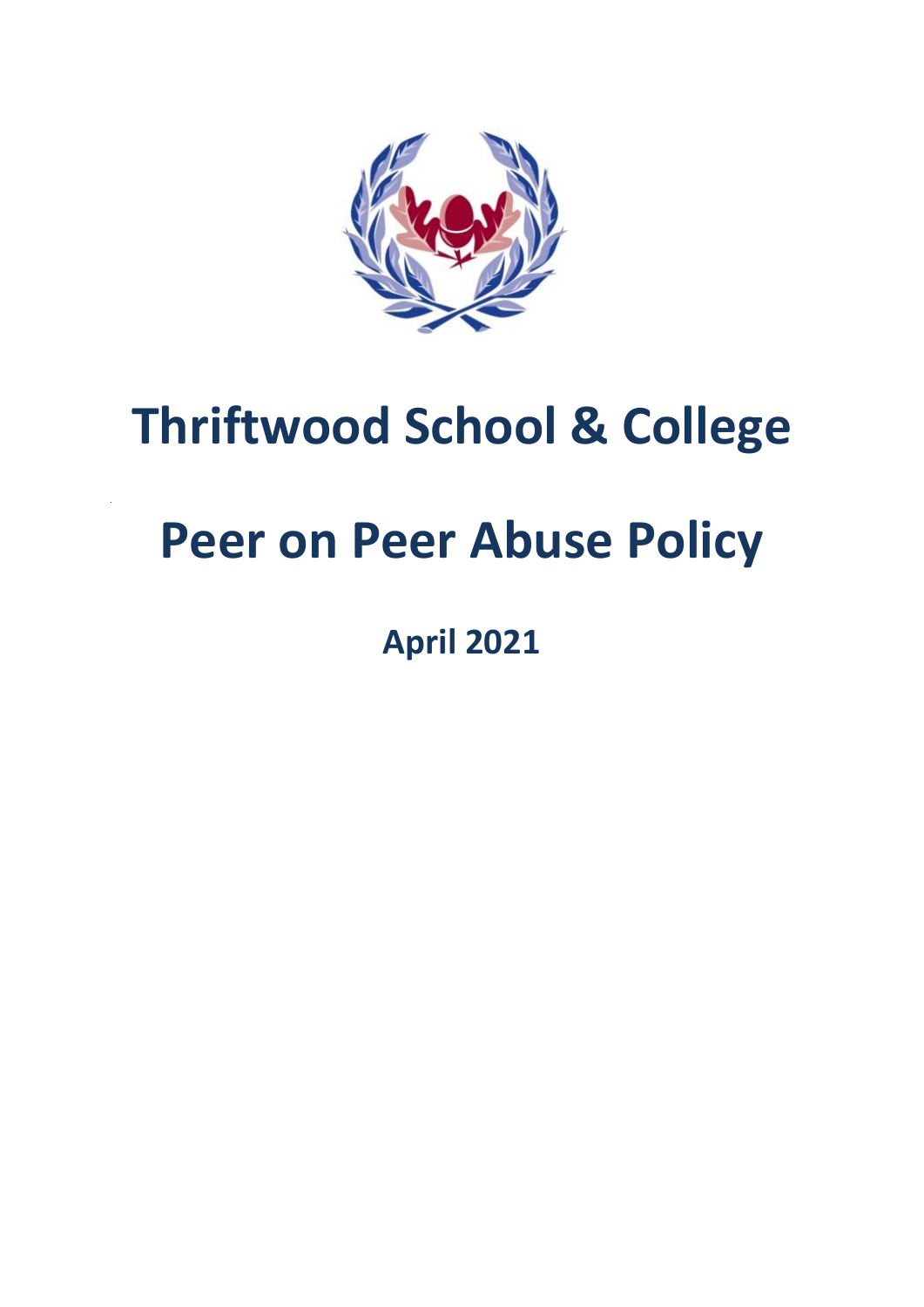## **1. Introduction**

It is normal for some children and young people (CYP) to display sexualised behaviour towards their peers as they develop. However, sexualised behaviour between peers that has become harmful or abusive is unacceptable and must be addressed.

Our school recognises that CYP are vulnerable to and capable of abusing their peers sexually. We consider any allegation of peer on peer sexual abuse seriously and do not tolerate or pass off harmful sexual behaviour as 'banter', 'just having a laugh' or 'part of growing up'. These allegations are managed in the same way as any other child protection concern and follow the same procedures, including seeking advice and support from other agencies as appropriate.

This policy is in line with the safeguarding requirements in [Keeping Children Safe in Education](https://eur02.safelinks.protection.outlook.com/?url=https%3A%2F%2Fassets.publishing.service.gov.uk%2Fgovernment%2Fuploads%2Fsystem%2Fuploads%2Fattachment_data%2Ffile%2F954314%2FKeeping_children_safe_in_education_2020_-_Update_-_January_2021.pdf&data=04%7C01%7C%7Cf2e9fff87b2149eb72d208d8fe84ac80%7Ca8b4324f155c4215a0f17ed8cc9a992f%7C0%7C0%7C637539193225028841%7CUnknown%7CTWFpbGZsb3d8eyJWIjoiMC4wLjAwMDAiLCJQIjoiV2luMzIiLCJBTiI6Ik1haWwiLCJXVCI6Mn0%3D%7C1000&sdata=VnfJGiVrh%2BweNNu%2BiwjdcWv8RJzWF6EvSn1d8NGC7oE%3D&reserved=0) (Department for Education ('DfE'), 2020), which we must work to; Part 5 of the Keeping Children Safe in Education statutory guidance sets out how schools should manage reports of child-onchild sexual violence and harassment. This policy also links to the guidance issued by the DfE in 2018: [Sexual violence and sexual harassment between children in schools and colleges.](https://eur02.safelinks.protection.outlook.com/?url=https%3A%2F%2Fwww.gov.uk%2Fgovernment%2Fpublications%2Fsexual-violence-and-sexual-harassment-between-children-in-schools-and-colleges&data=04%7C01%7C%7Cf2e9fff87b2149eb72d208d8fe84ac80%7Ca8b4324f155c4215a0f17ed8cc9a992f%7C0%7C0%7C637539193225038798%7CUnknown%7CTWFpbGZsb3d8eyJWIjoiMC4wLjAwMDAiLCJQIjoiV2luMzIiLCJBTiI6Ik1haWwiLCJXVCI6Mn0%3D%7C1000&sdata=ZYrHV9%2FJUndIMjNVX505sSFT9UICMSs637uOd9Oag4Q%3D&reserved=0)

## **2. Definition of sexual abuse**

Forcing or enticing a child or young person to take part in sexual activities, not necessarily involving a high level of violence, whether or not the child is aware of what is happening. The activities may involve physical contact, including assault by penetration (for example rape or oral sex) or nonpenetrative acts such as masturbation, kissing, rubbing and touching outside of clothing. They may also include non-contact activities, such as involving children in looking at, or in the production of, sexual images, watching sexual activities, encouraging children to behave in sexually inappropriate ways, or grooming a child in preparation for abuse. Sexual abuse can take place online, and technology can be used to facilitate offline abuse.

The sexual abuse of children by other children is a specific safeguarding issue in education.

*(Keeping children safe in education, DfE, 2020)*

## **3. Harmful sexual behaviour**

Harmful sexual behaviour can manifest itself in many ways. This may include:

- inappropriate or unwanted sexualised touching;
- sexual violence and sexual harassment;
- upskirting, which typically involves taking a picture under a person's clothing without them knowing, with the intention of viewing their genitals or buttocks to obtain sexual gratification, or cause the victim humiliation, distress, or alarm;
- pressurising, forcing, or coercing someone to share nude images (known as sexting or youth produced sexual imagery);
- sharing sexual images of a person without their consent;
- bullying of a sexual nature online or offline, for example sexual or sexist name-calling.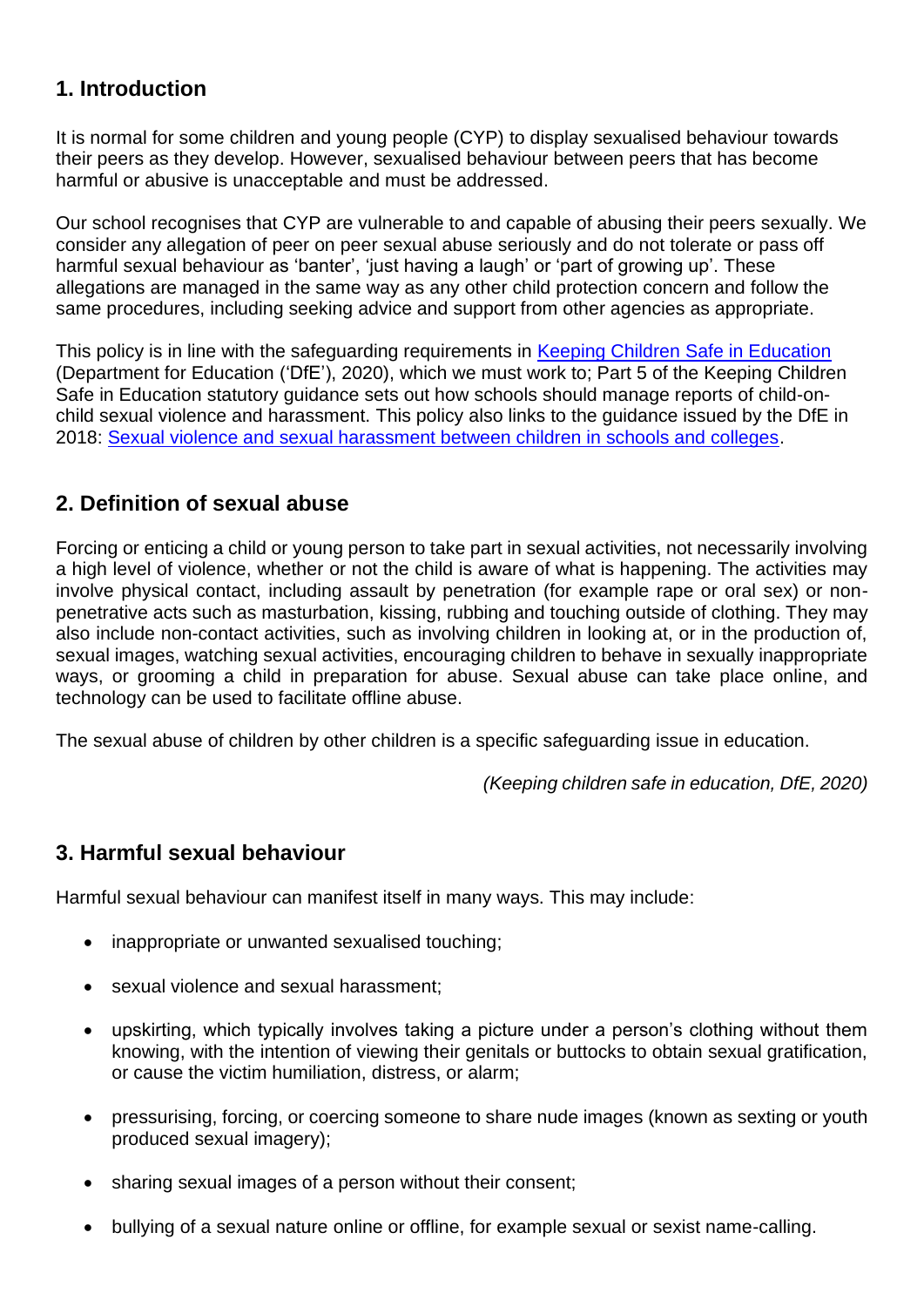Our school also understands the different gender issues that can be prevalent when dealing with harmful sexual behaviour.

CYP can experience harmful sexual behaviour in various settings. This includes at school, at home (or at another home), in public places, and online. At school, issues can occur in places which are supervised and unsupervised. For example, abuse may occur in toilets, corridors, changing areas, common rooms, outside spaces such as the playground and sports facilities, and when CYP are travelling home.

## **4. How we seek to minimise the risk of harmful sexual behaviour**

The principle aim of our approach is to foster the conditions in which our pupils can aspire to and realise safe and healthy relationships, at school and as they continue in life. We work to a culture in which the voice of our CYP is central, where pupils feel able to share their concerns openly, knowing that they will be listened to, and that they will not be judged.

#### **Children and young people**

We use relationships, sex and health education (RE or RSE and Health Education curriculum) to help our pupils understand, in an age-appropriate way, what harmful sexual behaviour is, including by peers. We teach them the knowledge they need to recognise and report abuse, including emotional, physical, and sexual abuse. We also teach them about the importance of making sensible decisions to stay safe (including online), whilst being clear that if a CYP is abused, it is never their fault.

We help our pupils to develop the skills to understand:

- what constitutes harmful sexual behaviour;
- that such behaviour is not acceptable;
- the possible reasons for such behaviour, and vulnerability of perpetrators;
- that they must tell a trusted adult if someone is behaving in a way that makes them feel uncomfortable – and must tell a trusted adult if they witness such behaviour towards others.

We understand our pupils may not always feel able to talk to adults about peer-on-peer sexual abuse. To help them, we will encourage them to share their thoughts and opinions, respond to their concerns, and respect and listen to them. We want our pupils to feel confident that any concerns they raise will be responded to appropriately.

#### **Parents and carers**

It is important that parents and carers understand what is meant by harmful sexual behaviour, and reinforce key messages from school at home. We work in partnership with parents to support our pupils and want to help them keep their child/ren safe. Parents and carers should understand:

- the nature of harmful sexual behaviour:
- the effects of harmful sexual behaviour on CYP;
- the likely indicators that such behaviour may be taking place;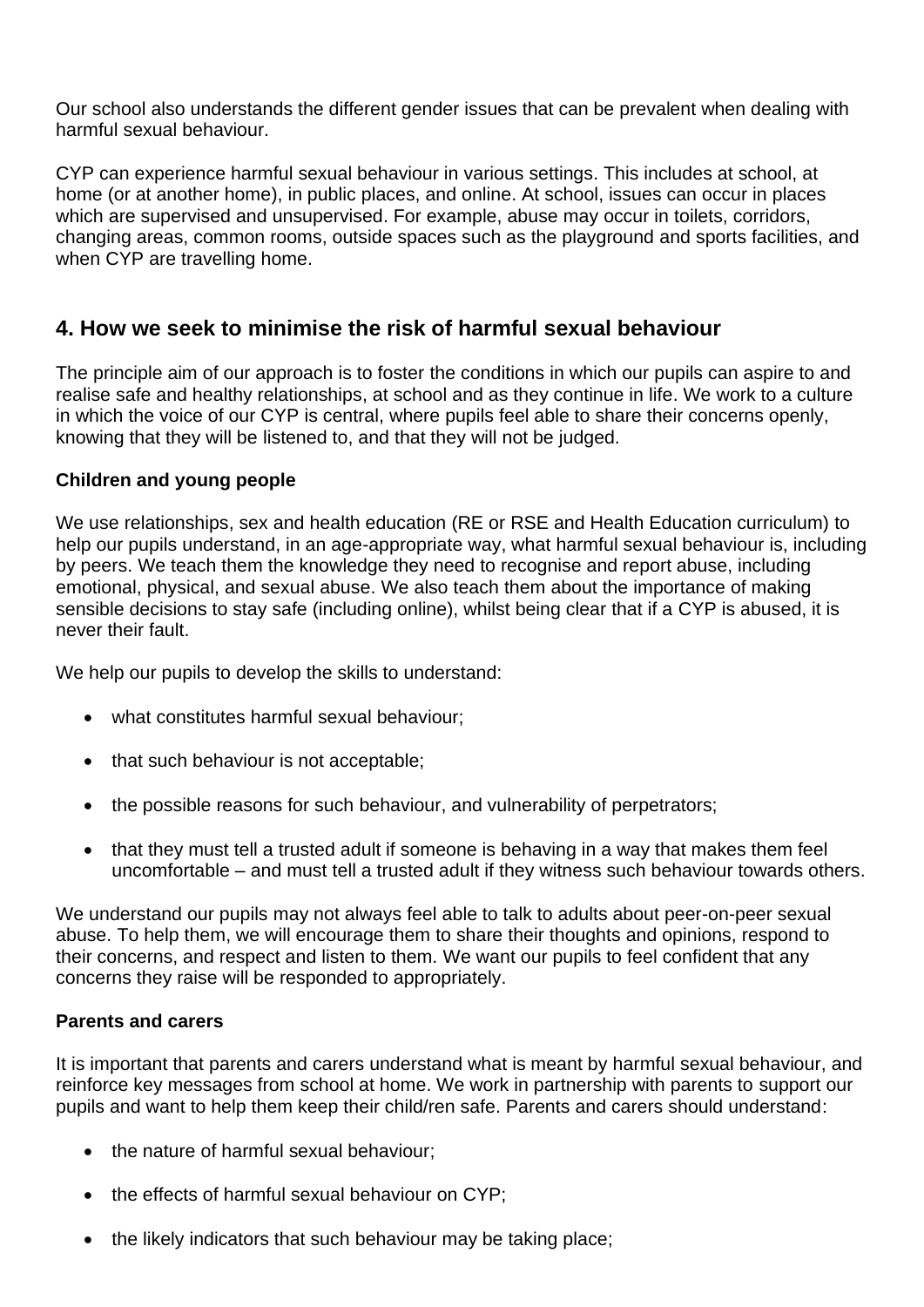• what to do if it is suspected that peer on peer sexual abuse has occurred;

Further information to support parents and carers in relation to harmful sexual behaviour is available online, including on the [NSPCC](https://www.nspcc.org.uk/what-is-child-abuse/types-of-abuse/child-sexual-abuse/#support) and [Lucy Faithfull Foundation](https://www.lucyfaithfull.org.uk/parents-protect.htm) websites.

#### **Staff**

Our staff undertake annual safeguarding training where the different types of abuse and neglect are discussed; this includes information about harmful sexual behaviour and our expectations for staff vigilance about this and other potential types of abuse. Staff also receive updates on safeguarding issues throughout the school year, including about the nature and prevalence of harmful sexual behaviour, where appropriate.

Importantly, the training also ensures that our staff know what to do if they receive a report that harmful sexual behaviour may have occurred, including how to support CYP.

## **5. Our response to an incident / allegation**

The wellbeing of our pupils is always central to our response to an allegation or incident of harmful sexual behaviour. Any CYP reporting a concern will be treated respectfully. We will reassure them that they are being taken seriously and that they will be supported and kept safe; no CYP will be given the impression that they are creating a problem by reporting abuse or made to feel ashamed.

Our staff will never promise confidentiality to the CYP as the concern will need to be shared further. The school's Designated Safeguarding Lead will need to be informed as soon as possible of any incident and the details may also need to be shared with Children's Social Care / the police and other specialist agencies. We have in place effective working relationships with our safeguarding partners, which are essential to ensuring that concerns are appropriately managed.

We will explain next steps to the CYP so they understand what will happen, including who will be informed. Where the CYP already has Social Care involvement, such as a Looked After Child, a Child In Need or a child with a Child Protection Plan, we will inform the child's Social Worker and work in partnership with them as appropriate.

Whilst we establish the facts of the case and start the process of liaising with other agencies as appropriate, we will consider how best to keep the victim and alleged perpetrator a reasonable distance apart on school premises, and where applicable, on transport to and from the school.

Where an incident includes an online element, we will always work in accordance with appropriate guidance, taking advice from other partners as necessary. Our staff will not view an indecent image of a CYP unless absolutely necessary, nor forward it for any reason.

#### **Recording**

It is essential that information relating to allegations about harmful sexual behaviour are recorded within our school, as with any other child protection concern – and in line with our Child Protection Policy. The record may form part of a statutory assessment by Children's Social Care or by another agency.

Any member of staff receiving a disclosure of harmful sexual behaviour or noticing signs or indicators of this, will record it as soon as possible, noting what was said or seen (if appropriate,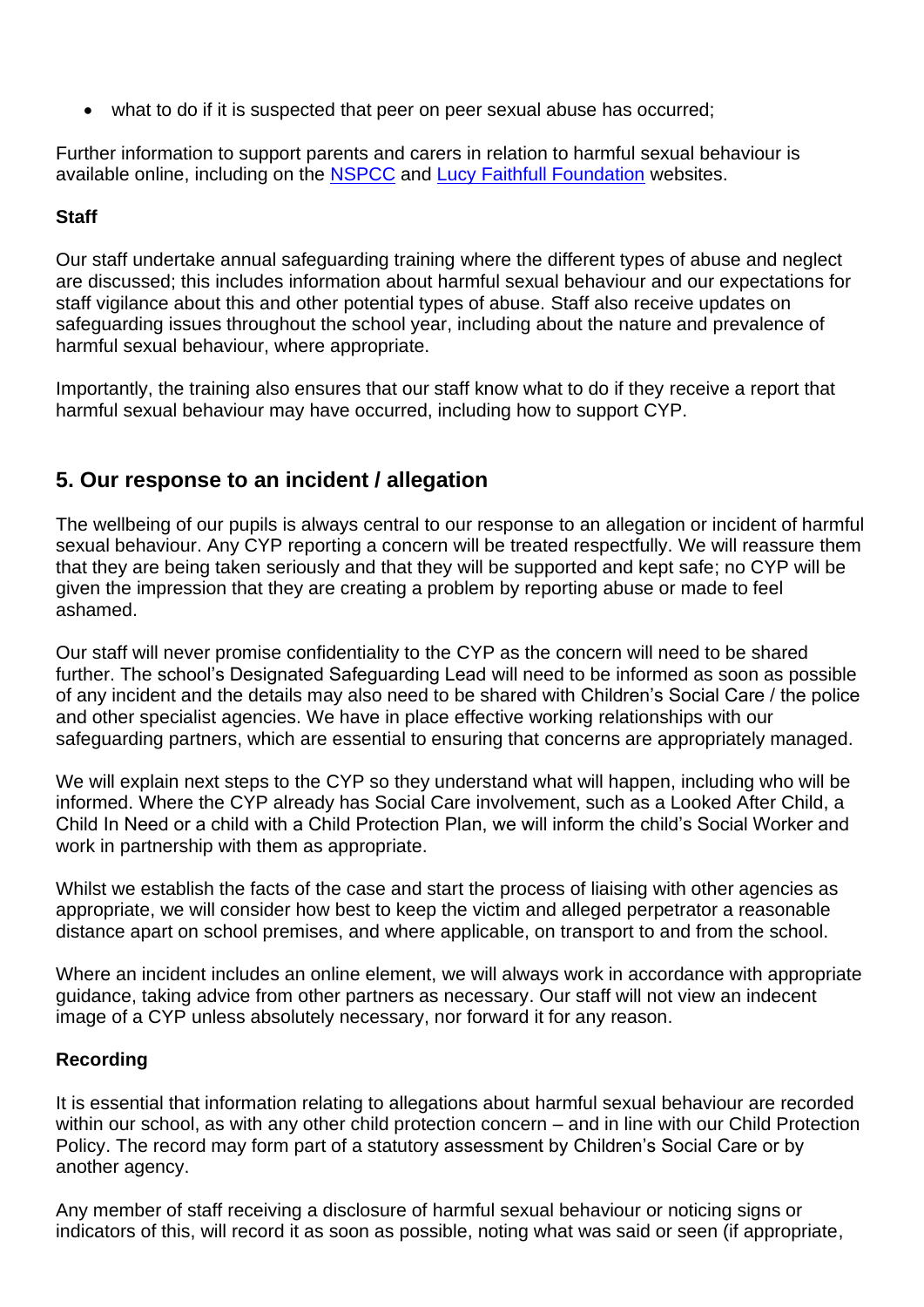using a body map to record), giving the date, time and location. The facts will be recorded as the CYP presents them.

The record will then be presented to the Designated Safeguarding Lead (or Deputy), who will decide on appropriate action and record this accordingly.

If a CYP is at immediate risk of harm, staff will speak with the Designated Safeguarding Lead or Deputy first, and deal with recording as soon as possible afterwards.

All related concerns, discussions, decisions, and reasons for decisions will be dated and signed and will include the action taken.

#### **Investigation**

The Designated Safeguarding Lead will be responsible for leading investigations, and for liaising with other agencies as appropriate, for example Children's Social Care and the police. They will also be the main point of contact for parents and carers. The Designated Lead will ensure there are accurate records of each stage of the investigation and that any supporting information is included in the Child Protection files.

#### **Risk Assessment**

We will complete a risk assessment following a report of harmful sexual behaviour, considering all CYP involved in an incident. We will also consider all other pupils at our school and any actions that may be appropriate to protect them.

Risk assessments will be regularly reviewed to ensure they remain relevant and fit for purpose. Where appropriate, the affected CYP and their parents and carers will be invited to contribute to the completion and review of the risk assessment.

## **6. Guiding principles**

The safety of our pupils is paramount. We will use a proportionate approach, basing our actions on the principle that harmful sexual behaviour is not acceptable and will not be tolerated.

All concerns will be considered carefully and on a case by case basis, underpinned by robust risk assessments. Our actions will not be judgemental about the guilt of the alleged perpetrator and will always be taken in the interests of all CYP concerned.

Our approach will help us to ensure that all pupils are protected and supported appropriately. The following principles will guide us:

- the wishes of the CYP in terms of how they want to proceed the victim will be given as much control as is reasonably possible over decisions regarding how any investigation will be progressed and any support that they will be offered;
- the nature of the alleged incident(s), including whether a crime may have been committed;
- the ages and developmental stages of all CYP involved;
- consideration of any power imbalance between the CYP for example, is the alleged perpetrator significantly older, more mature, or more confident / does the victim have a disability or learning difficulty;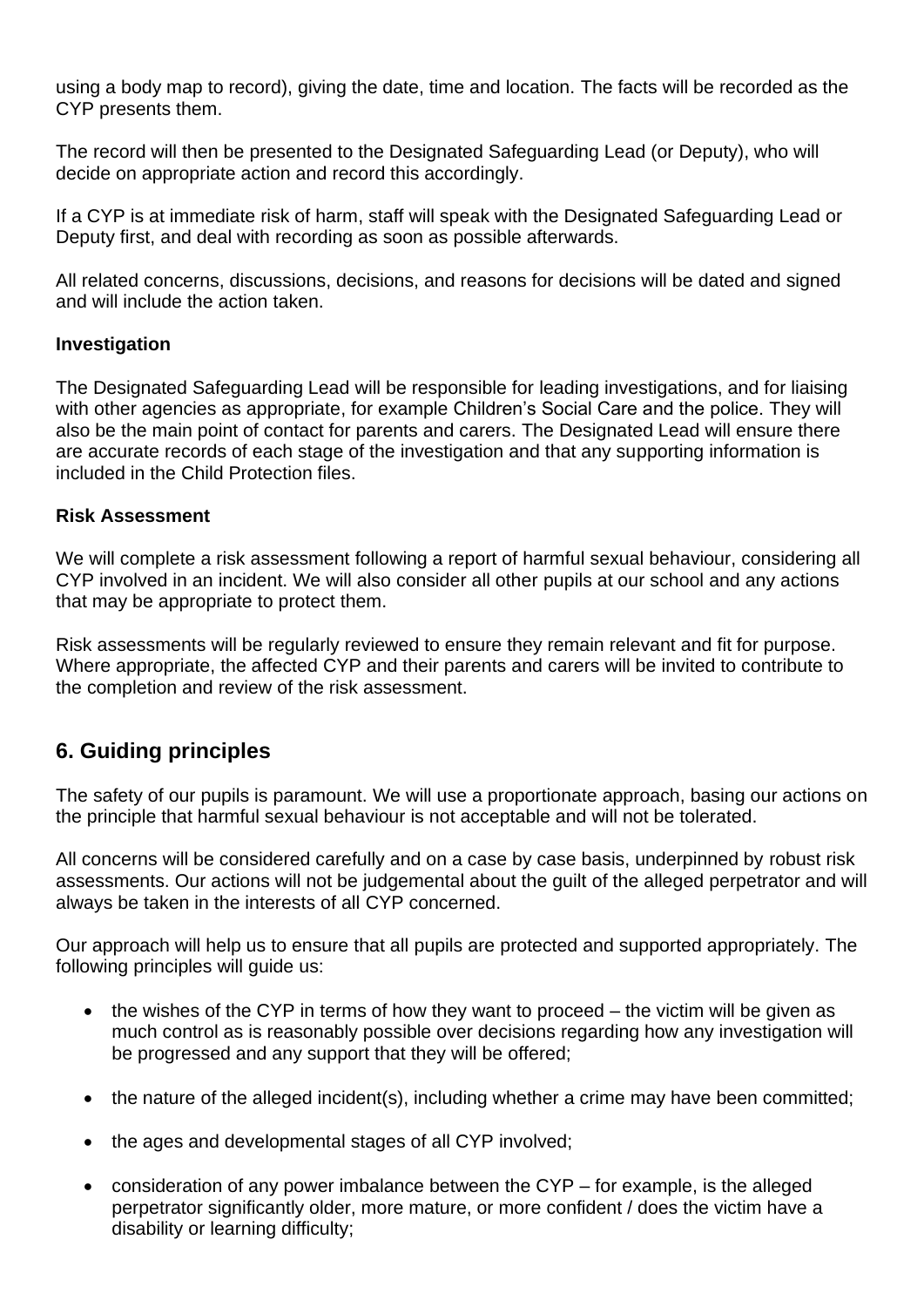- consideration of whether the alleged incident a one-off or a sustained pattern of abuse;
- consideration of any ongoing risks to the victim, other CYP, or staff;
- consideration of any other related issues and wider context.

#### **Supporting the CYP who has allegedly experienced harmful sexual behaviour**

We will assess what short-term and long-term support a CYP may need to help them manage the immediate aftermath of an incident, and to recover from what they have experienced. The CYP's existing support network will be central to this work; we will work with other partners as appropriate and in accordance with the CYP's wishes and, wherever appropriate, in discussion with parents / carers.

We will consider what is necessary to support the CYP straightaway, for example by making adaptations to their timetable and in-school support and taking steps to protect them from attention or peer pressure they may experience due to making a report. This work will be guided by a robust risk assessment process and we will ensure that the CYP and their parents / carers have an opportunity to contribute. We will also ensure there is regular review of arrangements to be confident they meet the needs of all involved.

It may be necessary to make requests for support to mental health and wellbeing services or for therapeutic intervention. We may also need to link with other agencies to remove inappropriate material from the Internet, such as the [Internet Watch Foundation.](https://www.iwf.org.uk/)

#### **Supporting the CYP who has allegedly displayed harmful sexual behaviour**

We have a duty of care to all pupils and we will protect and support CYP who have displayed abusive or harmful sexual behaviour. We will do this through considering the needs of the CYP, any risks to their safety and what multi-agency responses are needed to support them and their family. This work will be guided by a robust risk assessment process and we will ensure that the CYP and their parents / carers have an opportunity to contribute. We will also ensure there is regular review of arrangements to be confident they meet the needs of all involved.

Some CYP may not realise they have behaved abusively. We will avoid using language that may make them feel judged or criminalised and ensure that any intervention will be at the least intrusive level required to effectively address the behaviour.

We will consider appropriate sanctions using our behaviour policy, and work with the CYP and their support network to consider measures that may help to address the CYP's behaviour.

## **7. Investigation outcomes**

Our investigation of an allegation or incident as set out in this policy will enable us to determine the outcome, working with our safeguarding partners as appropriate. We will always seek to ensure that the outcome of an investigation is appropriate and proportionate to the circumstances in relation to the report. Various options are open to us, as set out below: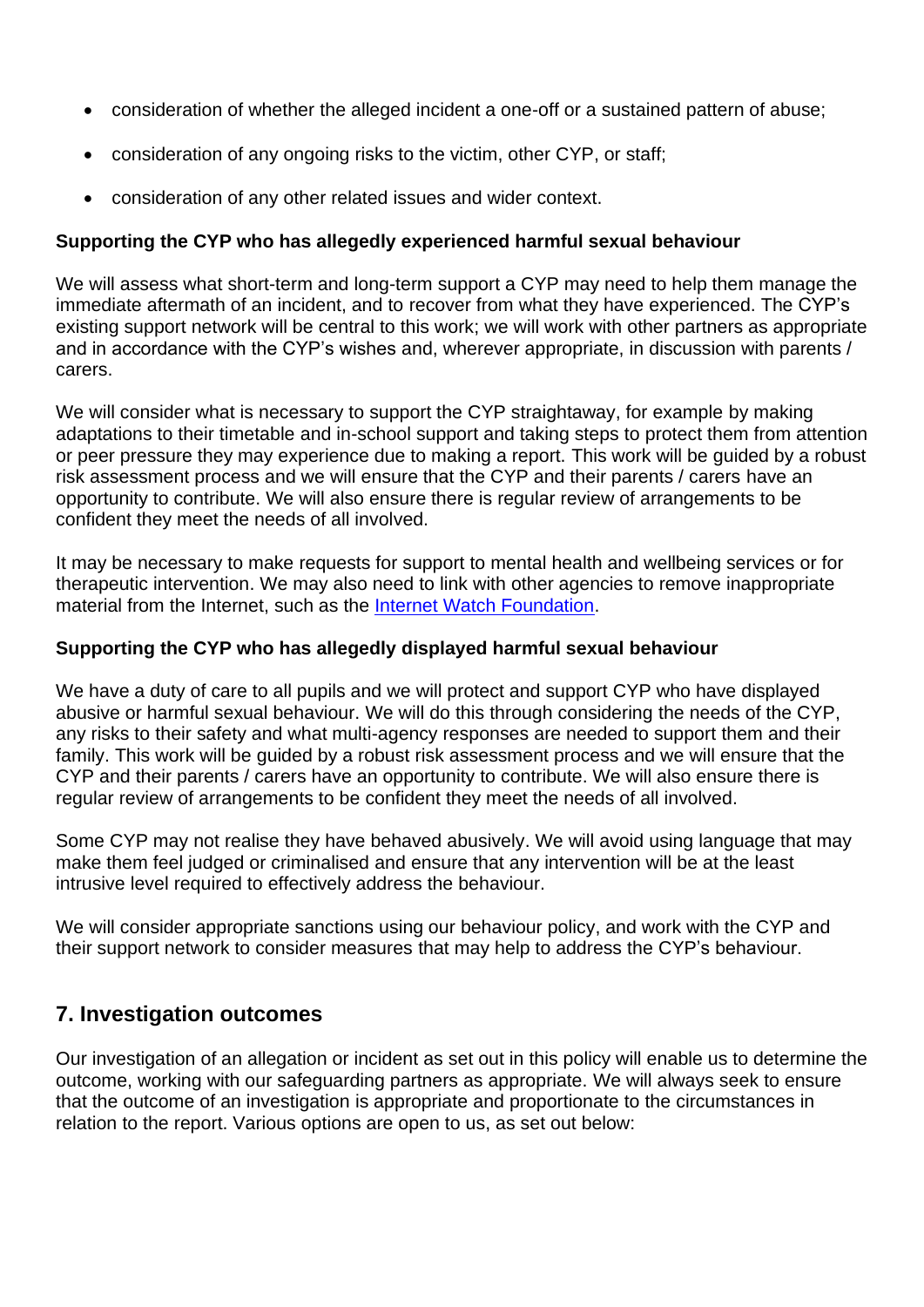#### **Manage internally**

In some cases, for example, one-off incidents, we may take the view that the CYP concerned are not in need of early help or statutory intervention. In these cases, we will follow our other school policies in addressing matters.

We will also consider what support the CYP involved may need going forward - for example, pastoral support, counselling services, and ensuring that there is a trusted adult for those affected to speak with if they wish to. We will also consider whether any intervention or support is required as part of a whole setting approach or with the wider school community.

#### **Early Help**

Where statutory intervention is not required or agreed, we may use early help instead. This means providing support as soon as a problem emerges, at any point in a CYP's life. We will work with parents and carers and other relevant partners when following this approach, which can be particularly useful in addressing non-violent harmful sexual behaviour and may prevent escalation.

#### **Requests for support to Children's Social Care**

Where a CYP has been harmed, is at risk of harm, or is in immediate danger, we will make a request for support to Children's Social Care. We will generally inform parents and carers of this unless to do so may put a CYP at additional risk. We will seek advice from other partners on such matters.

If we make a request for support, Children's Social Care will consider whether the CYP involved are in need of protection or other services. Where statutory assessments are appropriate, the school will work with Children's Social Care and other agencies as appropriate. Partnership working helps to ensure the best possible package of coordinated support is implemented for the victim and, where appropriate, the alleged perpetrator and any other CYP that require support.

In some cases, Children's Social Care will review the evidence and decide a statutory intervention is not appropriate. If a statutory assessment is not considered appropriate by Children's Social Care, we will consider what other support may be required. We will make further requests for support to Children's Social Care if we consider that a CYP remains in immediate danger or at risk of harm.

#### **Reporting to the police**

Where a report of rape, assault by penetration or sexual assault is made, we will report it to the police. We will generally inform parents or carers about reports of sexual abuse, unless to do so may put a CYP at additional risk. We will seek advice from other partners in individual cases.

In circumstances where parents or carers have not been informed, we will ensure that we support the CYP in any decision we take. This is likely to be with the support of Children's Social Care and any appropriate specialist agencies.

Where we have made a report to the police, we will consult with them and agree what information can be disclosed to staff and others, in particular the alleged perpetrator and their parents or carers. We will also discuss the best way to protect the victim and their anonymity.

Where there is a criminal investigation, we will work closely with the police and other agencies as appropriate to support all CYP involved (including potential witnesses). This will help to ensure that any actions we take do not jeopardise a police investigation. Sometimes the police will decide